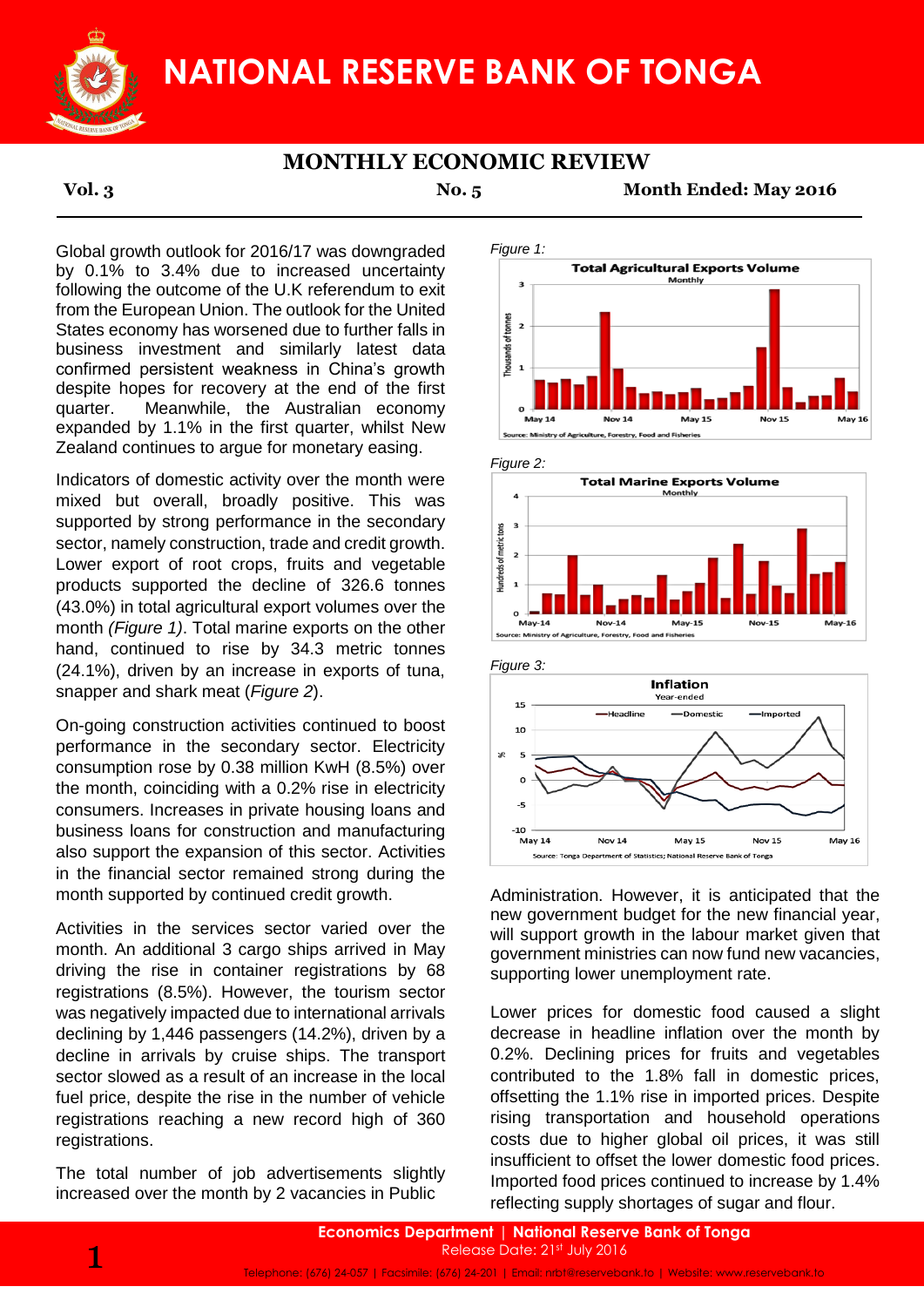

### **MONTHLY ECONOMIC REVIEW**

**Vol. 3 No. 5 Month Ended: May 2016**

Headline inflation recorded deflation of 1.0% over the year ended May, due to imported prices declining by 5.0% offsetting a 4.4% rise in domestic prices *(Figure 3)*. Declining import prices was driven by lower prices of imported food items, fuel and electricity. The rise in domestic prices was largely attributed to higher Kava-Tonga and domestic food prices.

The U.S Dollar (USD) strengthened in May over speculation of a rate hike by the Federal Reserve, while the Australian dollar (AUD) and the New Zealand dollar (NZD) weakened as a result of anticipated monetary policy easing. As a result, the Nominal Effective Exchange Rate (NEER) slightly strengthened over the month by 0.04% *(Figure 4)*, whereas the Real Effective Exchange Rate (REER) fell by 0.26%, thus Tonga's exports still remains competitive. Over the year, both the NEER and the REER declined by 6.2% and 8.1% respectively.

Total Overseas Exchange Transaction (OET) payments rose sharply by \$8.5 million (18.3%) in May 2016 to \$55.1 million. This was largely attributed to import payments rising over the month by \$8.9 million (35.3%) to \$34.1 million. Payments for imports of oil increased the most followed by payments for wholesale and retail goods, motor vehicles and construction materials. This reflects a more active domestic economy during the special celebrations in May, along with the preparation for the upcoming events in June.

Total OET receipts in May remained high, rising again by another \$1.2 million (2.1%) from the previous month to \$59.8 million. Inflow of government grants and budgetary support continued to support high official transfer receipts keeping it above \$10 million over the month. Receipts of private transfers rose over the month by \$4.6 million (25.4%), reflecting higher remittances received for the special celebrations in May. Export receipts slightly rose by \$0.2 million (27.1%) over the month to \$1 million due to increasing proceeds from agricultural and marine exports. Conversely, services receipts fell by \$0.7 million (6.6%) to \$10.4 million, underpinned by lower receipts from travel services.











The balance of OET for May, which is the net change to foreign reserves, was therefore a surplus of \$7.8 million, which was \$2.3 million higher than the surplus last month *(Figure 5)*. Despite the higher deficit balance of the trade account, improved data collection enabled the capturing of the exchange of foreign currencies supporting higher remittance activities and contributing to the improved overall surplus. Official foreign reserves remained comfortable at \$330.7 million (*Figure 6)* at the end of May, equivalent to 9.3 months of import cover,